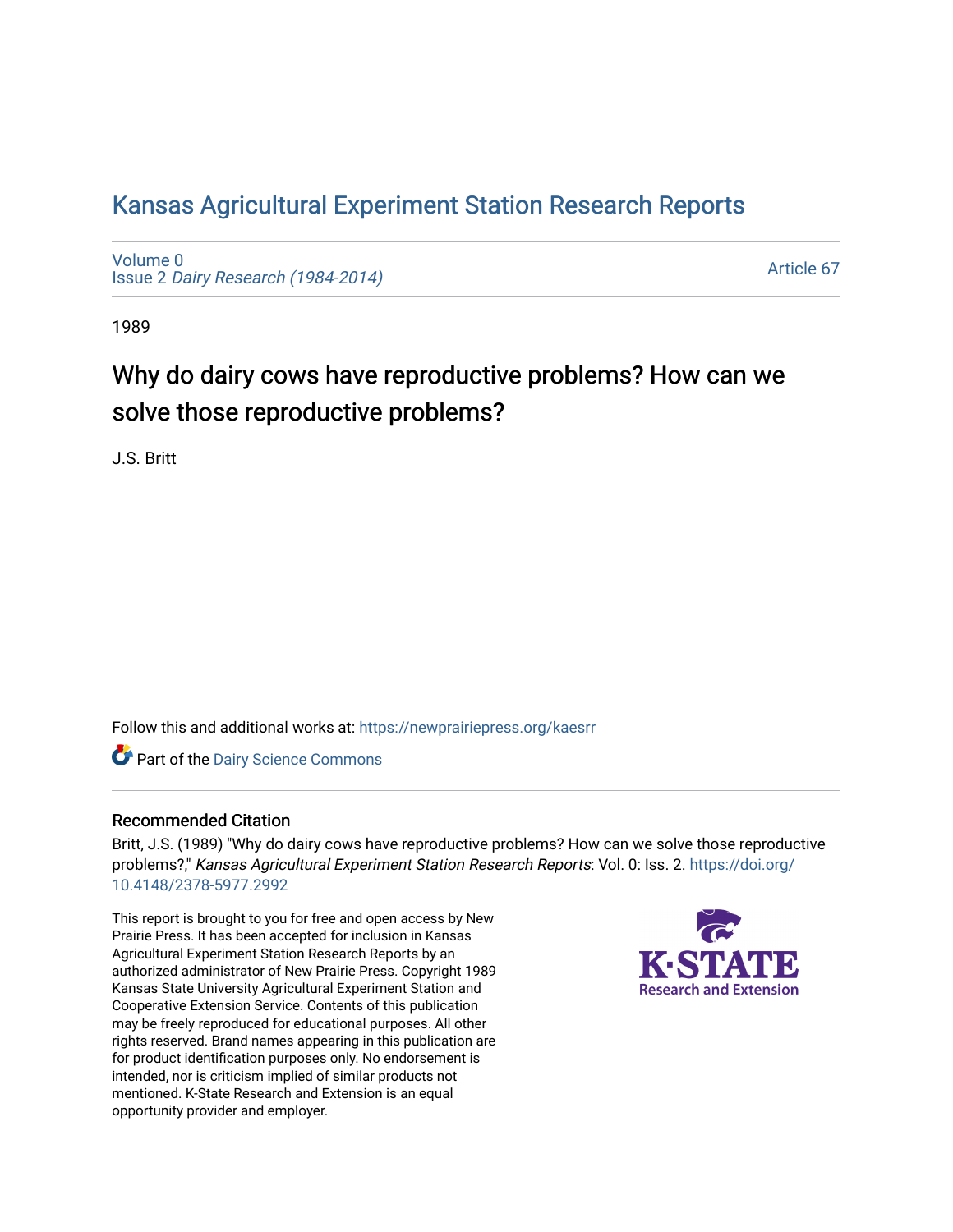# Why do dairy cows have reproductive problems? How can we solve those reproductive problems?

# Abstract

Except for very low producing herds, management of reproduction does not seem to have much effect on the herd's level of production. To counter this statement, we must ask the question: "If they did not manage reproduction, what would their production level be?" Dairy cows develop reproductive problems from three major categories of causes: man-made, biological, and environmental.; Dairy Day, 1989, Kansas State University, Manhattan, KS, 1989; The 1989 Annual KSU Dairy Day is known as Dairy Day, 1989

# Keywords

Dairy Day, 1989; Kansas Agricultural Experiment Station contribution; no. 90-140-S; Report of progress (Kansas Agricultural Experiment Station); 580; Dairy; Reproductive; Management; Records; Treatments

# Creative Commons License



This work is licensed under a [Creative Commons Attribution 4.0 License](https://creativecommons.org/licenses/by/4.0/).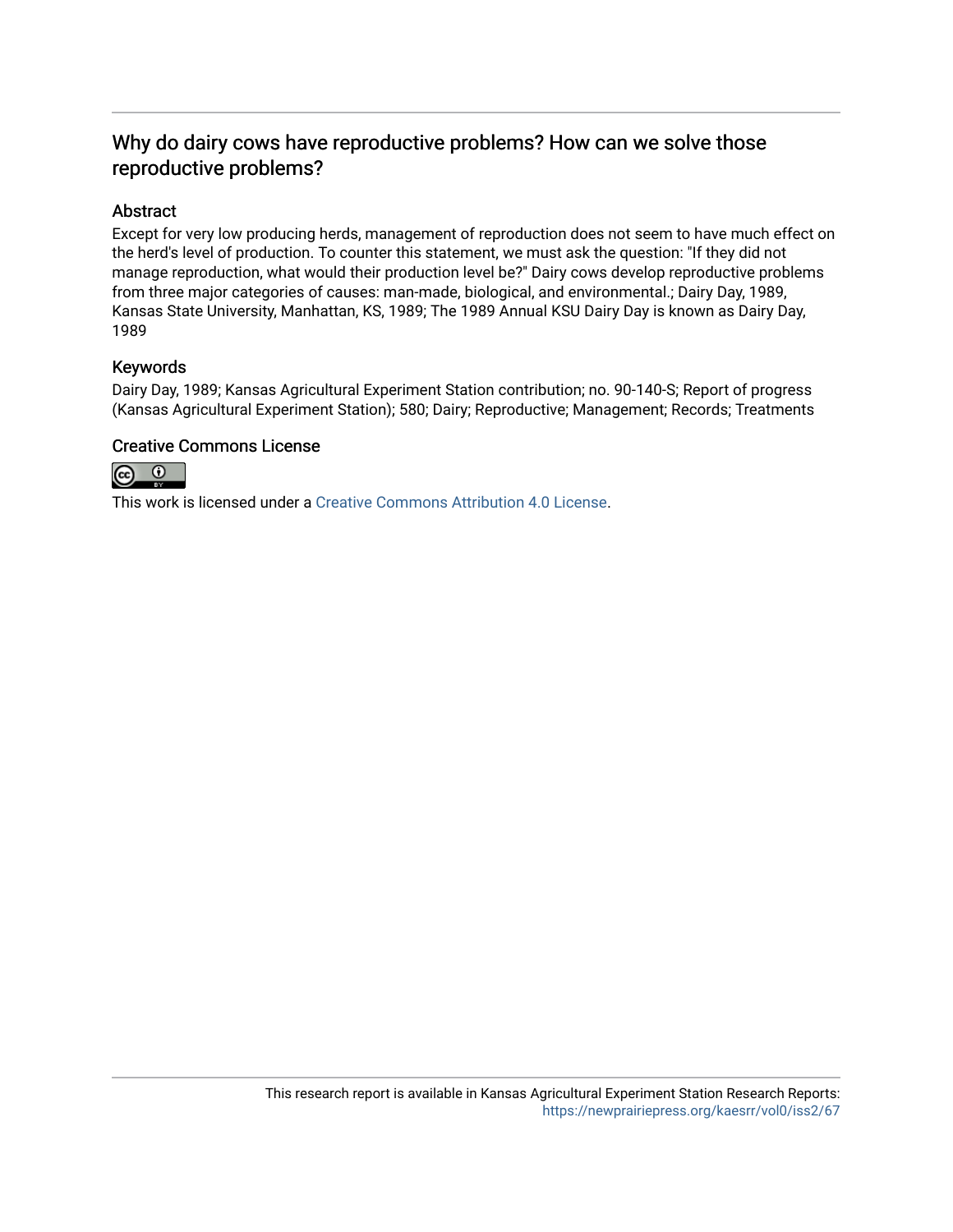# **WHY DO DAIRY COWS HAVE REPRODUCTIVE PROBLEMS? HOW CAN WE SOLVE THOSE REPRODUCTIVE PROBLEMS?**

#### **Jenks S. Britt, DVM**<sup>1</sup>

#### **Why Manage Reproduction?**

The following table gives reproductive information from the DHIA records of 4,566 herds involving 502,260 cows sent to the Dairy Records Processing Center at Raleigh, NC.

| Rolling<br>herd<br>average, lb | Minimum<br>calving<br>interval, mo | <b>Services</b><br>per<br>conception | Average<br>days<br>open | First service<br>conception<br>rate, % | Average days<br>to first<br>service |  |  |
|--------------------------------|------------------------------------|--------------------------------------|-------------------------|----------------------------------------|-------------------------------------|--|--|
|                                |                                    |                                      |                         |                                        |                                     |  |  |
| <10,999                        | 14.8                               | 1.7                                  | 169                     | 63                                     | 94                                  |  |  |
| 11,000-11,999                  | 14.8                               | 1.8                                  | 146                     | 59                                     | 90                                  |  |  |
| 12,000-13,999                  | 13.9                               | 1.9                                  | 142                     | 57                                     | 89                                  |  |  |
| 14,000-15,999                  | 13.6                               | 2.2                                  | 134                     | 50                                     | 87                                  |  |  |
| 16,000-17,999                  | 13.4                               | 2.3                                  | 128                     | 47                                     | 86                                  |  |  |
| 18,000-19,999                  | 13.3                               | 2.2                                  | 126                     | 46                                     | 87                                  |  |  |
| 20,000-21,999                  | 13.4                               | 2.3                                  | 128                     | 44                                     | 88                                  |  |  |
| >22,000                        | 13.5                               | 2.3                                  | 129                     | 46                                     | 91                                  |  |  |

## **Table 1. Reproductive Traits of 502,260 DHIA Cows**

Except for very low producing herds, management of reproduction does not seem to have much effect on the herd's level of production. To counter this statement, we must ask the question: "If they did not manage reproduction, what would their production level be?"

<sup>&</sup>lt;sup>1</sup>Animal Health Management Service, Bov-Eq Embryo Transfer, P. O. Box 787, Russellville, KY 42276-0787.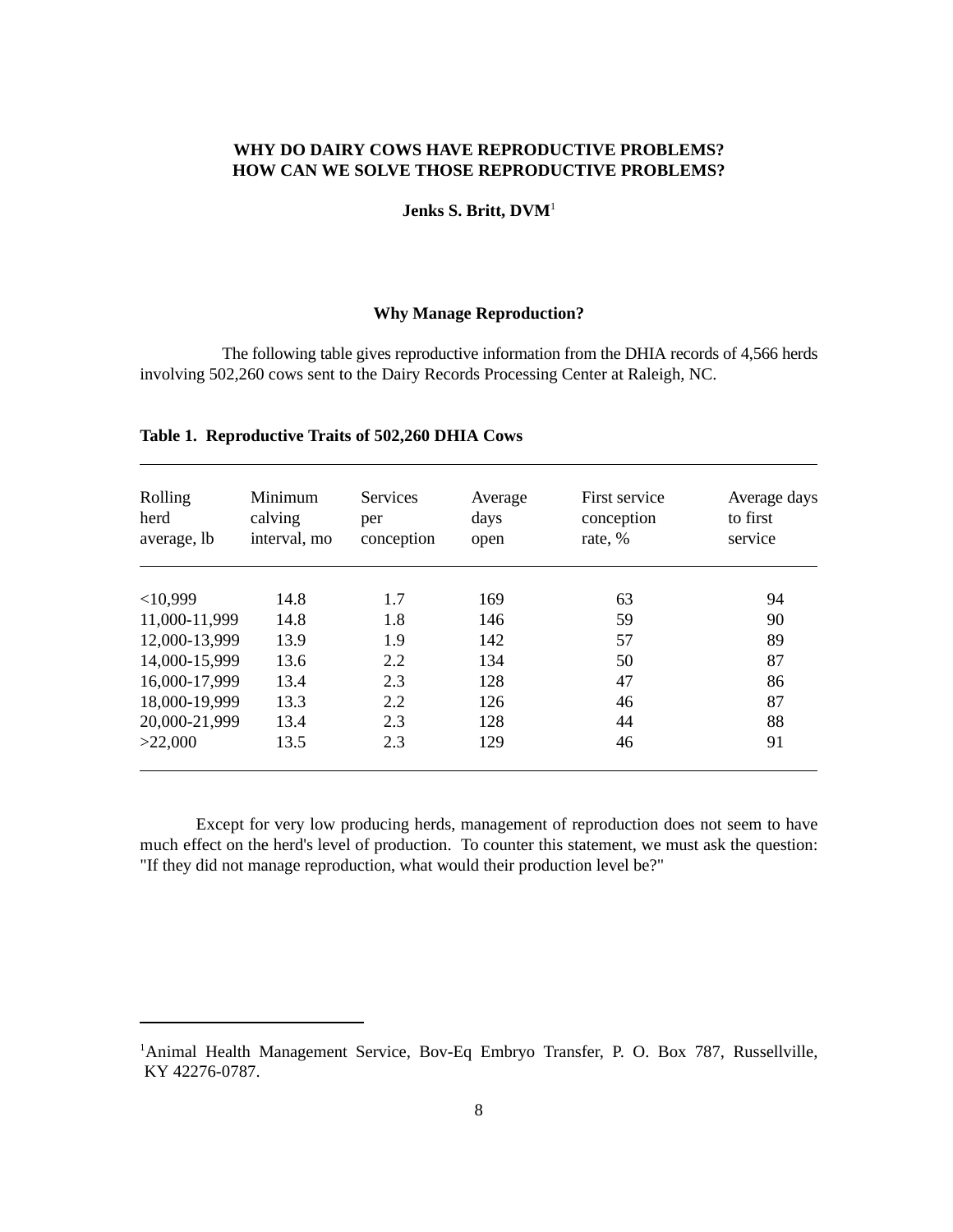# **Causes of Reproductive Failure**

Dairy cows develop reproductive problems from three major categories of causes: man-made, biological, and environmental.

# **Man-made Causes**

- 1. Poor cow ID (identification) We know she is in heat but she doesn't have a tag, brand, or an identification that we can read.
- 2. Inadequate record system When did we breed her last? How many services has she had? Did she have problems at calving? How did we treat her last vet check? Does she have a lifetime health card? Is she on the computer? Is correct information supplied to the DHIA supervisor?
- 3. Heat detection Who is responsible? Do we have a heat prediction system? Was she marked with a heat detection aid? Was her heat date recorded?
- 4. Nutrition Is her ration balanced for health and reproductive needs? Is this ration being fed? Is the cow eating this ration?
- 5. AI is proper AI technique being used? Are the people doing the breeding retrained on a regular basis? Are we using quality semen that is stored properly?
- 6. Reproductive evaluations Is the herd on a regular reproductive health management program with a veterinarian?
- 7. Records Do we ever look at the DHIA or reproductive record summary and see if goals are being met?
- 8. Education Is an effort made to educate all herd workers in the importance of getting cows pregnant?

# **Biological Causes**

- 1. Calving time problems Did the cow have difficulty calving? Did she clean up? Mastitis, D.A., feet, ketosis? Other problems?
- 2. Infectious or toxic abortions Did the cow have vaccinations against known bacterial and viral diseases? Was she exposed to molds?
- 3. Semen quality, bull power Was semen of known quality used on the cow? Was the bull evaluated for breeding soundness?
- 4. Genetic Is the cow a DUMPS carrier? Are there inherited breeding problems?
- 5. Nutrition Are the feeds we utilize in our ration used by the cow's digestive system?

#### **Environmental Causes**

- 1. Heat stress Do we stop breeding when the environmental temperature goes above 80 degrees?
- 2. Weather stress Do we watch heats when snow covers the cow lots? Do we "cold shock" semen in the winter?
- 3. Footing Are cows on slick concrete or do they have access to dirt lots?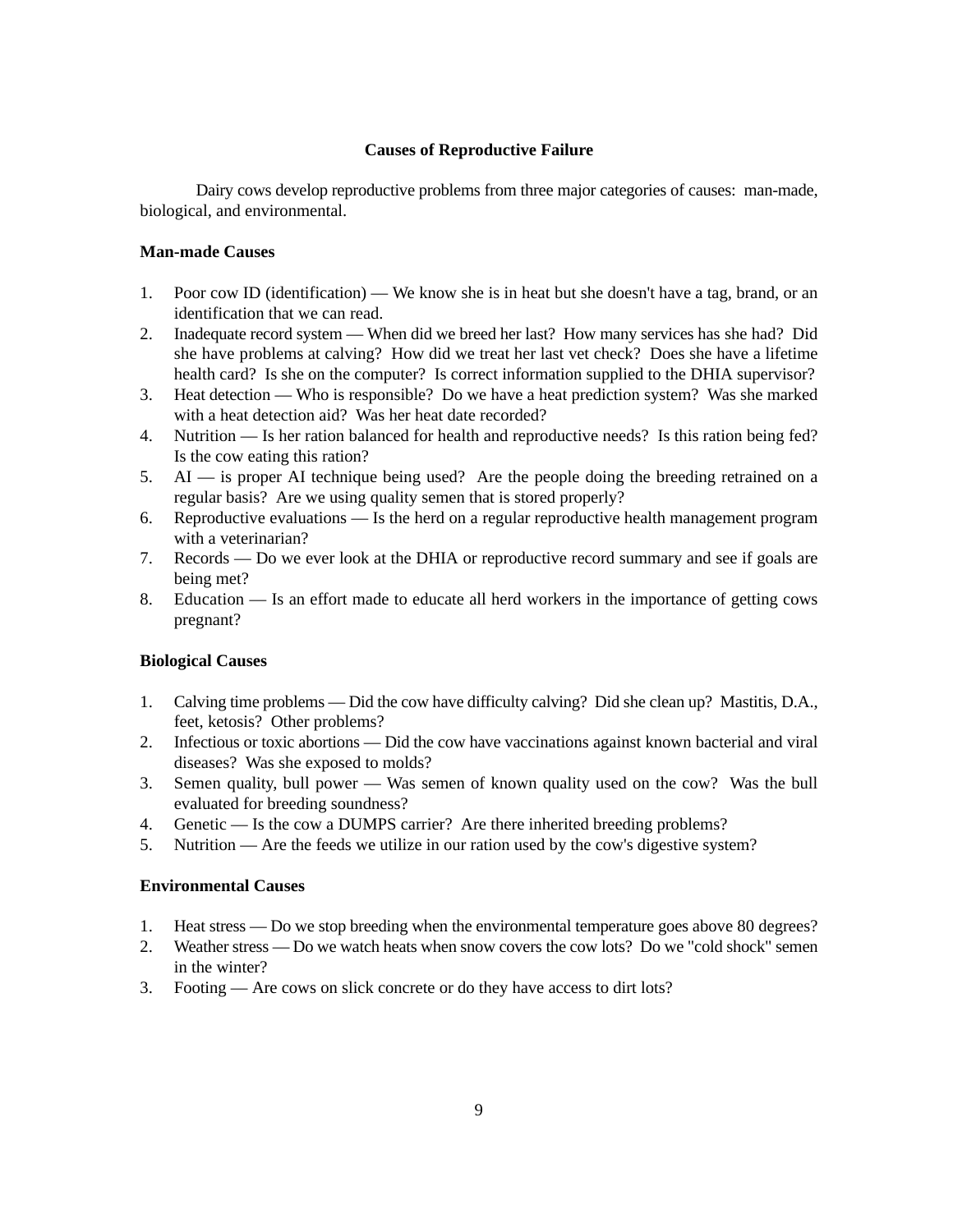#### **Reproductive Management**

Management of reproduction requires effort in the following areas: 1) Cow ID (identification), 2) individual cow records, 3) disease prevention, 4) heat detection, 5) nutrition, 6) AI, 7) reproductive status evaluation of the cow, 8) treatment of reproductive problems, 9) record analysis, and 10) client and labor education.

#### **Cow ID**

All cows should be identified with large readable numbers. Brands or double ear tags work best. All employees should be able to identify the cow. Some type of permanent ID is needed for cows that lose tags.

#### **Individual Cow Records**

A sample record card is enclosed (Figure 1). This lifetime card can be used for all records related to health. Large herds must use computers to keep adequate information on all cows.

#### **Disease Prevention**

Vaccination to prevent disease can be a major expense on many farms. Before a vaccination program is started, one should consider a rationale for vaccination, including: 1) threat of disease, 2) effectiveness of the vaccine, 3) duration of immunity, 4) ease of administration, 5) shelf life, 6) multivalent, and 7) cost \$\$ vs risks.

An attempt should be made to diagnose abortions, even though success may be limited.

# **Heat Detection**

Heat activity increases 50% or more when cows are off concrete and on dirt. Heat activity increases more than 100% when more than one cow is in heat at a time. Single cows that try to mount other cows from the front are usually in heat. About 80% of the cows doing the riding are in heat or will be in heat in 48 hr. Many cows exhibit heat 6 hr or less. Observe for heat  $4\times$  daily when cows ARE NOT being fed. Moving cows through a lane often increases heat activity. ONE PERSON on each farm should be responsible for heat detection. Heat detection aids should be used, such as crayon marking, heat detector patches, heat prediction charts, and teaser animals.

#### **Nutrition**

Rations should be balanced for energy, protein (degradable, soluble, and by-pass), fiber (including effective fiber), minerals, and vitamins. Clean water, free of organisms and toxins, is important for the cow. Effective fiber is a "scratch factor" and should be at least 5 lb daily of dry matter that is longer than 1". Lack of effective fiber causes the 3 L's, (low fat test, lack of fetuses, lame feet). Milking cows should receive 400 units of vitamin E and 6 mg of selenium daily.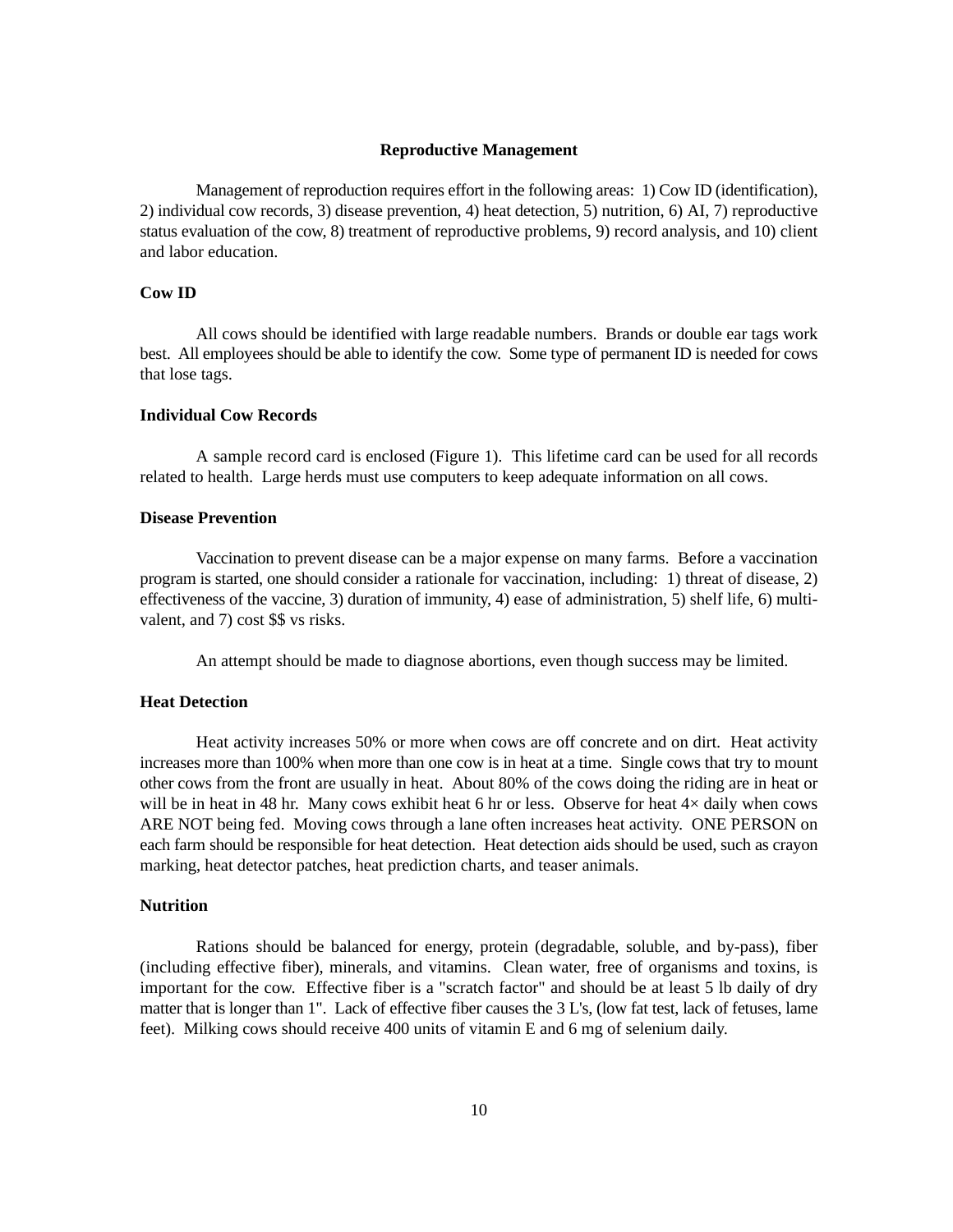#### **AI**

The most accurate time to inseminate a cow is 12 to 16 hr after LH peaks in her blood. This LH peak is very closely associated with the first signs of standing heat. Ovulation occurs 25 hr after the LH peak. Breeding should occur 12 hr before anticipated ovulation. The AM/PM rule is still best for an AI program. The best thawing temperature for both straws and ampules is  $95^{\circ}$ F. Don't thaw more semen than will be used in 15 min. Retraining of AI personnel on the farm is important; compare conception rates among technicians on each farm. Horn breeding probably only assures proper placement of semen by the technician. About 94% of the semen deposited in the uterus is no longer there 12 hr later. Most is lost through the cervix. Conception rates of cows will drop below 20% in the three summer months, but heifer rates will stay at 50% or better. Use young sire semen in the summer and use the most expensive semen on heifers. Solar stress reduces reproductive performance, and a 60-d lag period is associated with heat stress.

#### **Reproductive Exams**

An examination of all postpartum cows that have not been previously approved for breeding is recommended. In large herds, this may be limited to cows fresh more than 3 wk plus any cow fresh less than 3 wk that had a difficult birth or retained placenta. Cows bred more than 30-35 days can be examined for pregnancy. The practitioner should establish his or her own cutoff date for early pregnancy checks. This date may be different in heifers or young cows than in older cows. Anestrous cows, cows that have cystic-like conditions, or problem breeders should be examined. REMEMBER: MOST PROBLEM BREEDERS PROBABLY HAD A PROBLEM 100 TO 180 DAYS AGO WHEN THEY CALVED, AND THIS IS THE BASIS OF THEIR LOW CONCEPTION RATE. A milk progesterone test should be run on cows that have a cyst-like condition. The use of rump marking with crayons to designate "estrus watch", "pregnancy", and "treatments" helps the herdsman to observe these cows in the next few days.

#### **Treatments**

Very few reproductive problems require treatments. The failure of most cows to settle is a result of poor timing of insemination, poor AI technique, not being in estrus, or having a uterineoviduct-ovarian problem that cannot be palpated. The major treatments that we use in practice are listed below.

- 1. Prostaglandin is used for cows having palpatable luteal tissue that will respond to prostaglandin and cause estrus.
- 2. GnRH is used on third service or later cows to increase conception rates. It is used with restraints on semen cost, time of year, and cost of the GnRH. It is also used on cystic cows.
- 3. HCG is used when cows fail to respond to GnRH.
- 4. Syncro-Mate-B implants are used for some cystic conditions or to induce estrus in static young cows that have limited ovarian activity.
- 5. Progesterone in sesame oil is used at 75 mg daily for 12 days to get a response similar to that from Syncro-Mate-B.
- 6. Infusions. Uterine infusions of cows infected with pathogenic bacteria may be effective in returning the uterus to a condition that will maintain pregnancy. Our choice of products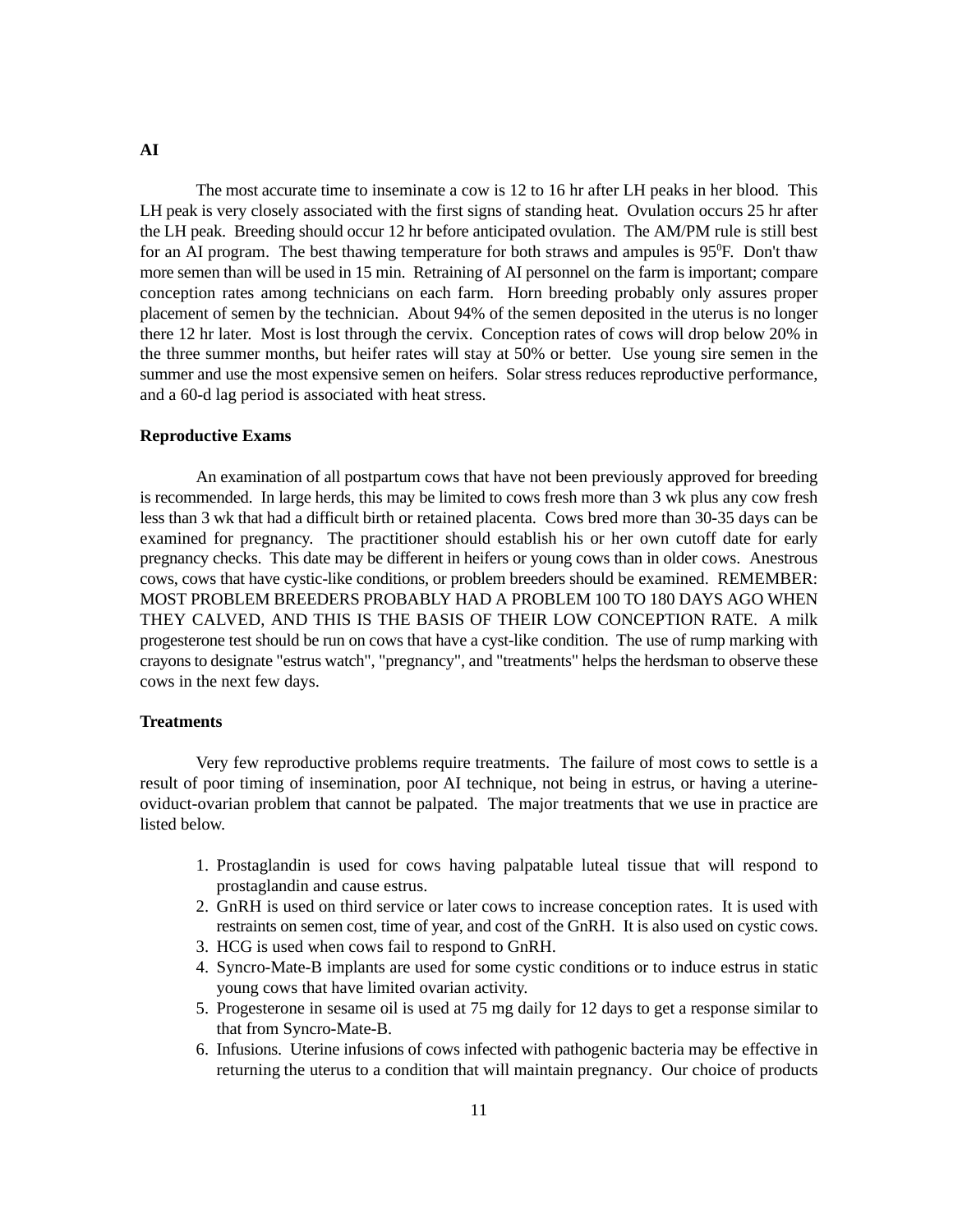in the early postpartum cow is oxytetracycline. After 30 days postpartum, we use penicillin. "Exotic" infusion mixtures may cost more, but they are not any more effective. RESIDUE AVOIDANCE MUST BE ADDRESSED BY THE INDIVIDUAL HERD AND PRACTITIONER. We recommend use of the DELVO - P test.

#### **Record Analysis**

Too many reproductive management programs fail because managers do not spend enough time looking at performance of the program. Records are only as good as the information that goes into them. DHIA summary information is a good source of data to evaluate herd breeding successes. EXTRA effort must be made by the herdsman to report ALL data on the DHIA system. We look at the following factors:

- 1. Average days to first service a goal is 70 days. Many herds on a base milk system may have cycles in this trait.
- 2. Average days open a goal is 110 days. However, many high-producing herds are only reaching 130 days.
- 3. First service conception rate a goal is 50% for milking cows and 70% for virgin heifers. Herds that continue to breed during the three summer months will have poorer conception rates.
- 4. Services per conception a goal is 2.0 or less. However, early breeding and good heat detection may raise this figure. Summer breeding will also raise this figure.
- 5. Technician % pregnant if more than one technician is breeding on the farm, data on each technician will evaluate "who" should be the primary breeder. EACH FARM SHOULD HAVE ONE PRIMARY TECHNICIAN.
- 6. Summer Breeding a decision to breed or not to breed during the summer months must be made. If cows are bred, use young sire semen, and save the most costly semen for heifers. When summer conception rates reach 15% or below, it takes about 17 units of semen to get one female replacement that will live to enter the milking string.

## **Client and Labor Education**

This is a continual process and goes on as the work is being done on each farm visit. Repeated instructions must be used to convey the message to the farm workers. Visual aids, hands-on training, incentives, and client education seminars are all necessary for an effective program.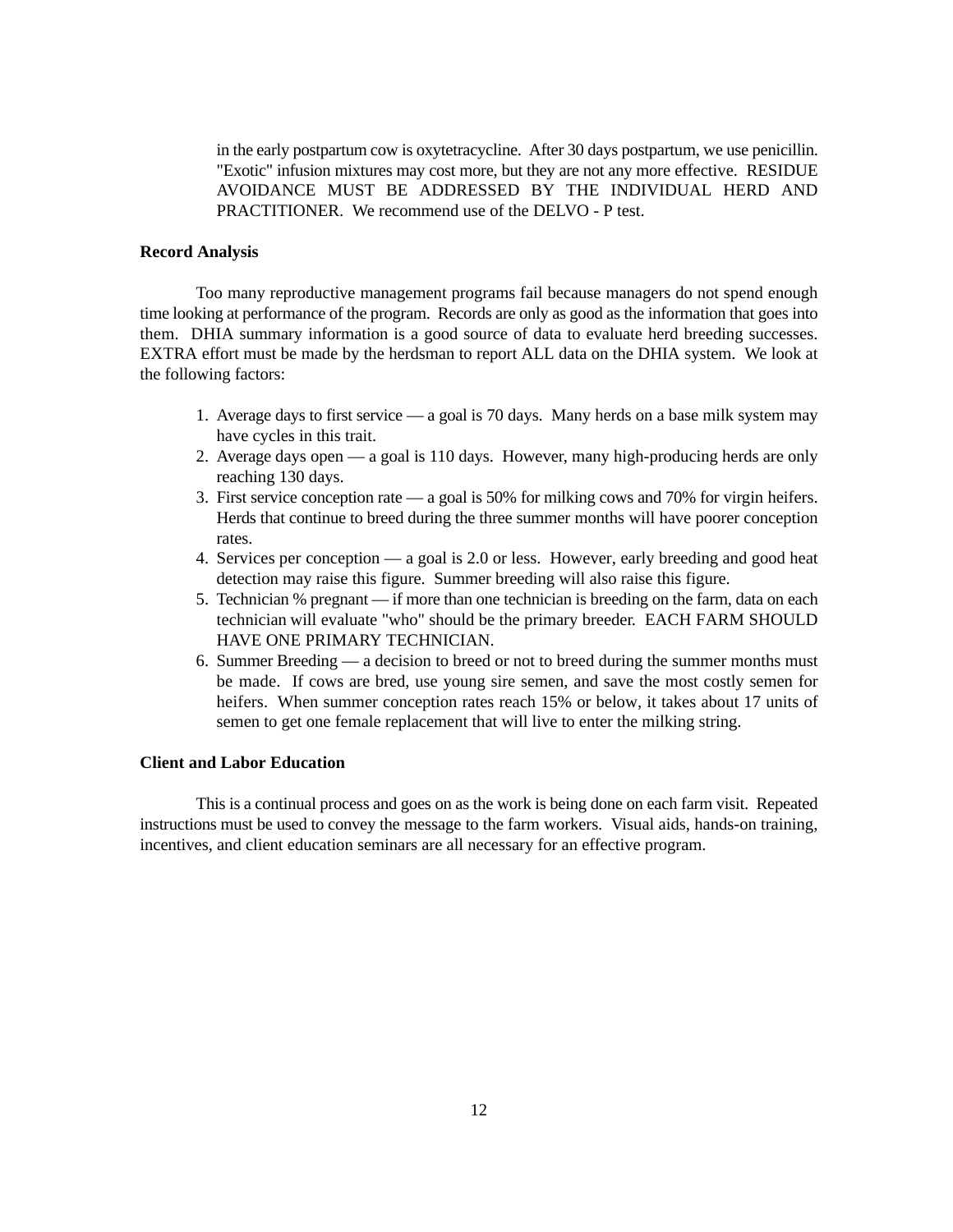#### **Tips from our Reproductive Seminar**

- 1. 85% of the cows doing the riding in a herd are in heat or will be in heat in 1 to 3 days.
- 2. Cows trying to ride several other cows are probably in heat, even though no cows try to ride them.
- 3. A cow trying to mount other cows from the front is almost always in heat.
- 4. Cows on dirt show a 50% increase in riding activity and a 4-hr increase in time they stay in heat.
- 5. The best time to breed cows is 12 hr after the FIRST STANDING HEAT. It makes no difference how long a cow stays in heat; the important thing is when she came in heat and first stood.
- 6. The best thaw temperature for semen is  $95^\circ F$ , and semen should be in the cow within 15 minutes of the time it leaves the tank.
- 7. Horn breeding may improve conception by making the technician more aware of proper placement of the semen.
- 8. LOW EFFECTIVE FIBER in the diet causes low fat test, lame feet, and lack of fetuses (open cows).
- 9. Clean calving areas are the most critical part of a good reproductive health program.
- 10. Most cows that don't settle had a problem 60 to 120 days earlier near the time of calving.
- 11. The size of the cervix 2 wk after calving is a good indicator of uterine health and rebreeding potential.
- 12. Cows with feet problems won't show good heats or breed back.
- 13. ONE PERSON should be responsible for the heat detection on each farm. Each farm should have ONE primary AI technician.
- 14. Conception rates in June, July, and August will be below 20% on milking cows. Conception rates on heifers will be much better and may be near 50% or higher.
- 15. Avoid summer breeding. If you do breed cows during the three summer months, use young sire semen. Use your best semen on heifers.